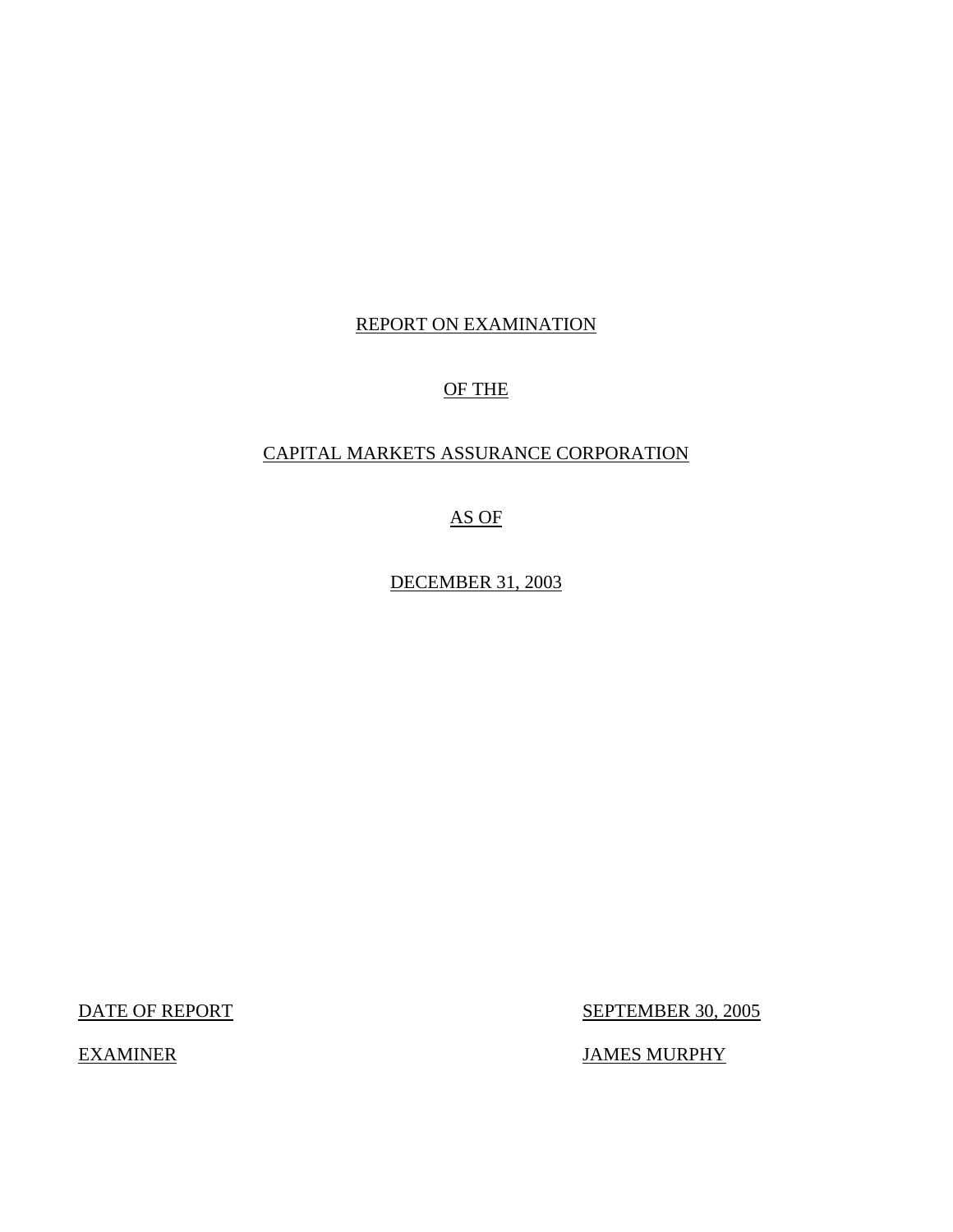## TABLE OF CONTENTS

## ITEM NO. PAGE NO.

| 1  | Scope of Examination                                                                                                                                               | $\overline{2}$             |
|----|--------------------------------------------------------------------------------------------------------------------------------------------------------------------|----------------------------|
| 2. | Description of Company                                                                                                                                             | 3                          |
|    | A. Management<br>B. Territory and plan of operation<br>C. Reinsurance<br>D. Holding company system<br>E. Abandoned Property Law<br>F. Significant operating ratios | 3<br>5<br>6<br>7<br>8<br>8 |
| 3. | <b>Financial Statements</b>                                                                                                                                        | 9                          |
|    | A. Balance sheet<br>B. Underwriting and investment exhibit                                                                                                         | 9<br>11                    |
| 4. | Losses and loss adjustment expenses                                                                                                                                | 13                         |
| 5. | Market conduct activities                                                                                                                                          | 13                         |
| 6. | Compliance with prior report on examination                                                                                                                        | 13                         |
| 7. | Summary of comments and recommendations                                                                                                                            | 16                         |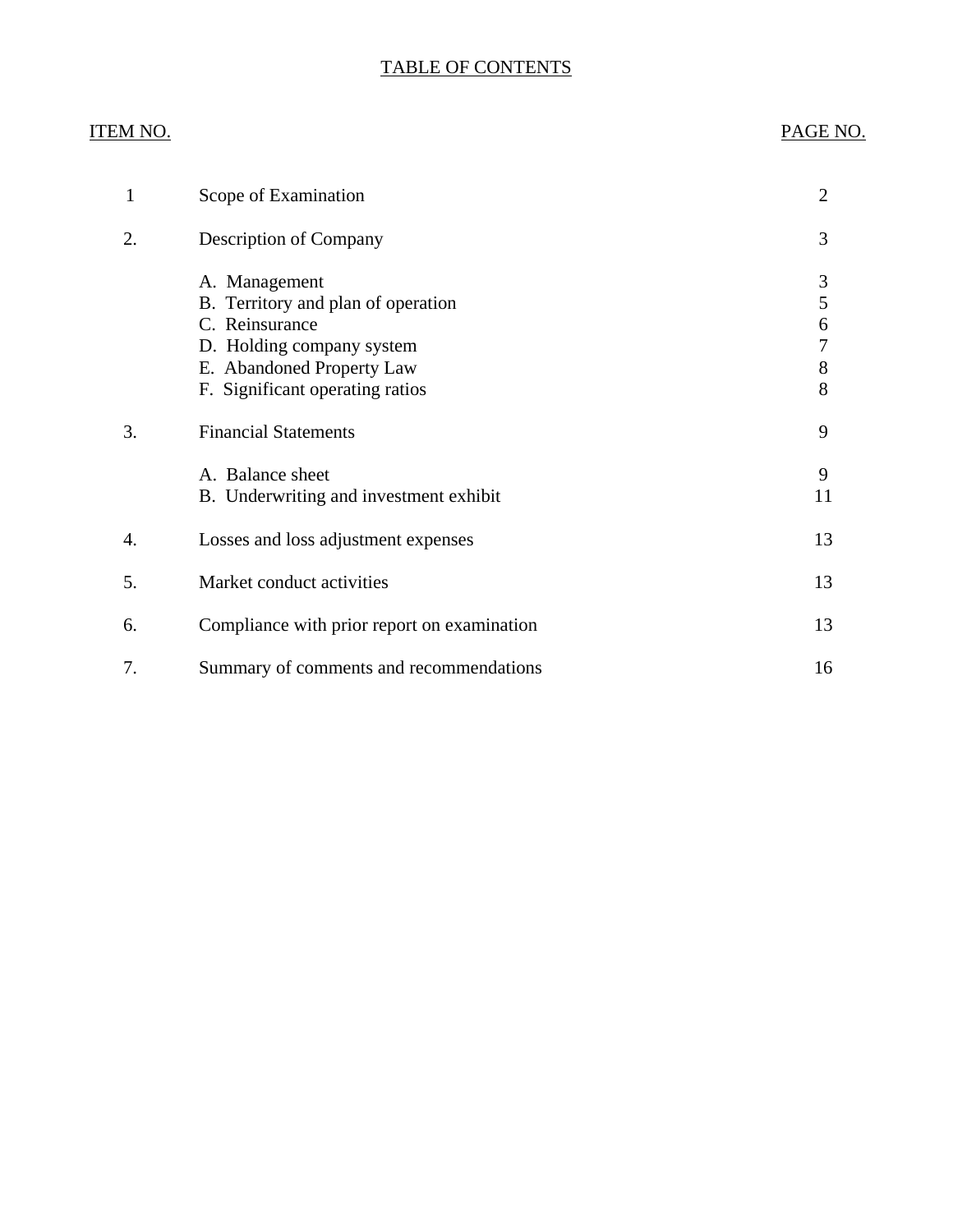

STATE OF NEW YORK INSURANCE DEPARTMENT 25 BEAVER STREET NEW YORK, NEW YORK 10004

September 30, 2005

Honorable Howard Mills Superintendent of Insurance Albany, New York 12257

Sir:

Pursuant to the requirements of the New York Insurance Law, and in compliance with the instructions contained in Appointment Number 22414 dated September 22, 2005 attached hereto, I have made an examination into the condition and affairs of the Capital Markets Assurance Corporation as of December 31, 2003, and submit the following report thereon.

Wherever the designations "the Company" or "CapMac" appear herein without qualification, they should be understood to indicate the Capital Markets Assurance Corporation.

Wherever the term "Department" appears herein without qualification, it should be understood to mean the New York Insurance Department.

The examination was conducted at the Company's home offices located at 113 King Street, Armonk, New York 10504.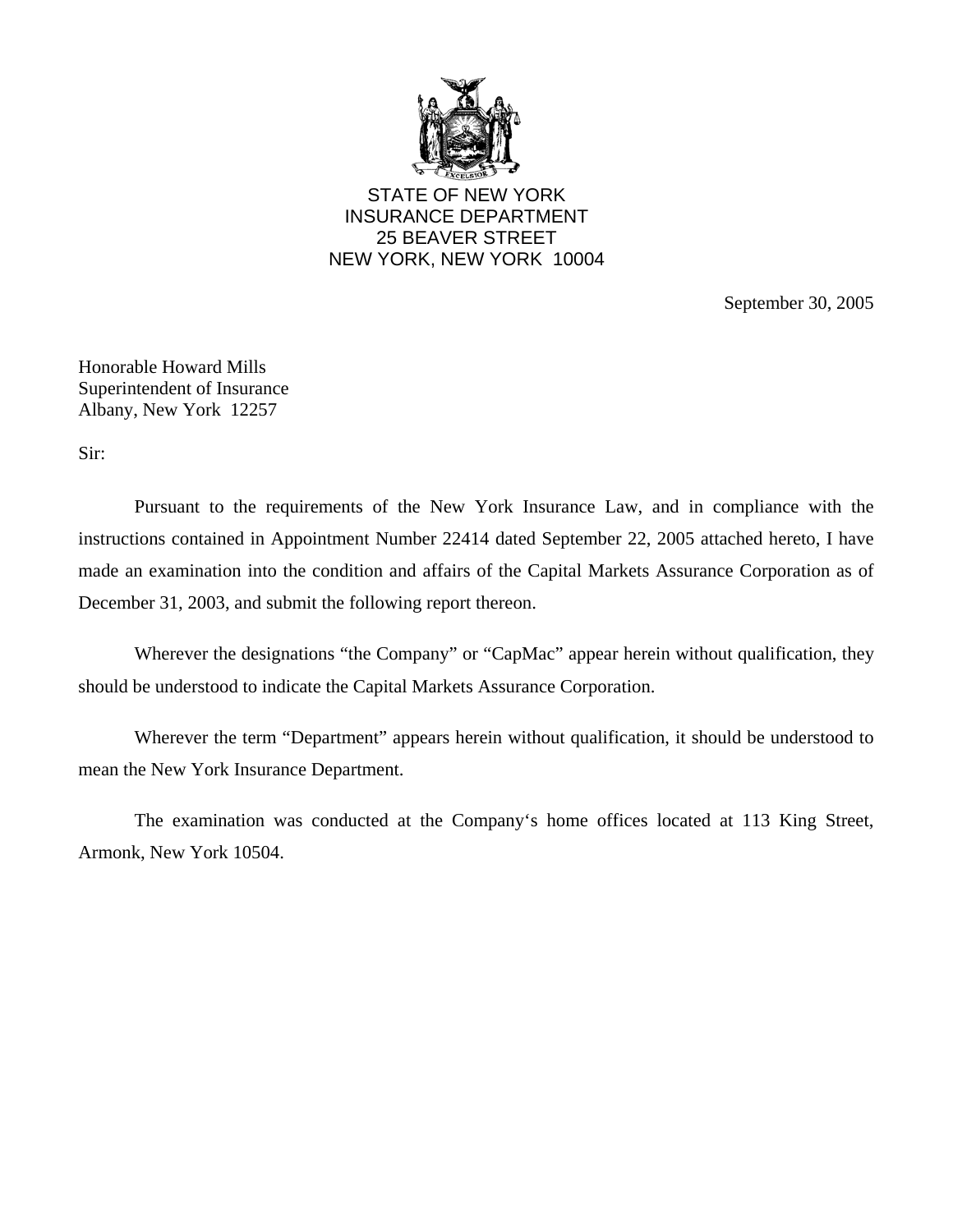### **1. SCOPE OF EXAMINATION**

<span id="page-3-0"></span>The previous examination was conducted as of December 31, 1999. This examination covered the four-year period from January 1, 2000 through December 31, 2003. Transactions occurring subsequent to this period were reviewed where deemed appropriate by the examiner.

The examination comprised a complete verification of assets and liabilities as of December 31, 2003. The examination included a review of income, disbursements and company records deemed necessary to accomplish such analysis or verification and utilized, to the extent considered appropriate, work performed by the Company's independent public accountants. A review or audit was also made of the following items as called for in the Examiners Handbook of the National Association of Insurance Commissioners (NAIC):

> History of Company Management and control Corporate records Fidelity bond and other insurance Territory and plan of operation Growth of Company Business in force by states Loss experience Reinsurance Accounts and records Financial statements

A review was also made to ascertain what action was taken by the Company with regard to comments and recommendations contained in the prior report on examination.

This report on examination is confined to financial statements and comments on those matters, which involve departures from laws, regulations or rules, or which are deemed to require explanation or description.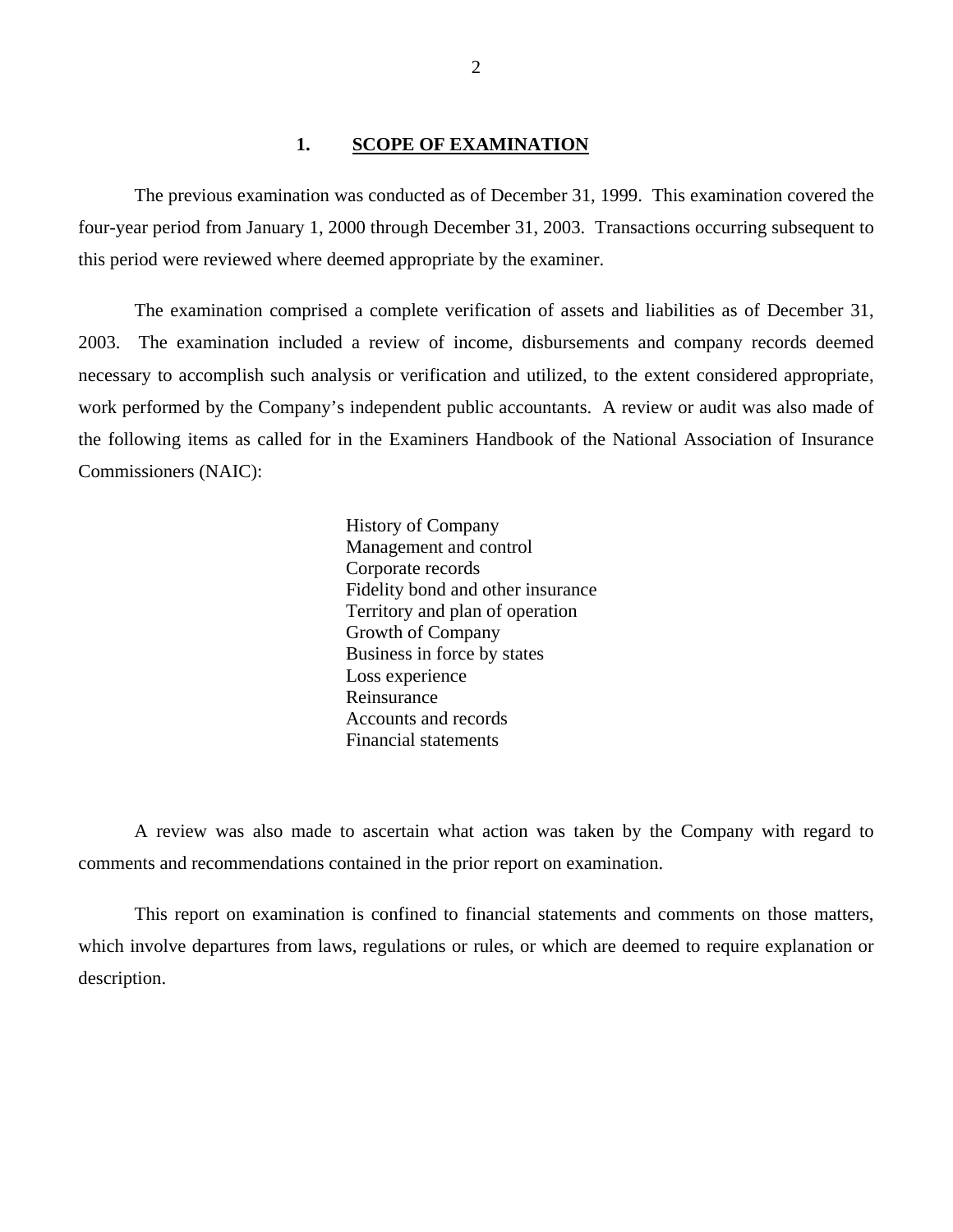#### **2. DESCRIPTION OF COMPANY**

<span id="page-4-0"></span>The Company was incorporated in 1938 under the laws of New York as the Jersey Insurance Company of New York. It was established to provide the means of transferring the corporate domicile of the New Jersey Insurance Company from Jersey City, New Jersey to New York. In 1972, the Company's name was changed to Mohawk Insurance Company.

In 1973, H.F. Ahmanson & Co. acquired control of the Company and its name was changed to National American Insurance Company of New York in 1976.

On December 24, 1987, the Company was sold to CapMac Holdings Inc., a Delaware insurance holding company and a wholly-owned subsidiary of Citibank. The Company's name was changed to Capital Markets Assurance Corporation on December 29, 1987.

Effective June 25, 1992, Citibank sold CapMac Holdings Inc. to CapMac Acquisition Corp, a newly formed corporation owned by a group of investors. On June 26, 1992, CapMac Holdings Inc. was merged into CapMac Acquisition Corp. Concurrently, the latter changed its name to CapMac Holdings Inc.

On February 17, 1998, the Company became an indirect wholly-owned subsidiary of MBIA Inc., through the merger of its subsidiary, MBIA Insurance Corporation, with CapMac Holdings Inc. Currently, all outstanding shares of the Company are owned by MBIA Insurance Corporation.

Capital paid in is \$17,460,000 consisting of 5,820,000 shares of \$3 par value per share common stock. Gross paid in and contributed surplus is \$57,540,000.

### A. Management

Pursuant to the Company's charter and by-laws, management of the Company is vested in a board of directors consisting of not less than thirteen nor more than twenty-one members. The board met four times during each calendar year. At December 31, 2003, the board of directors was comprised of the following fifteen members: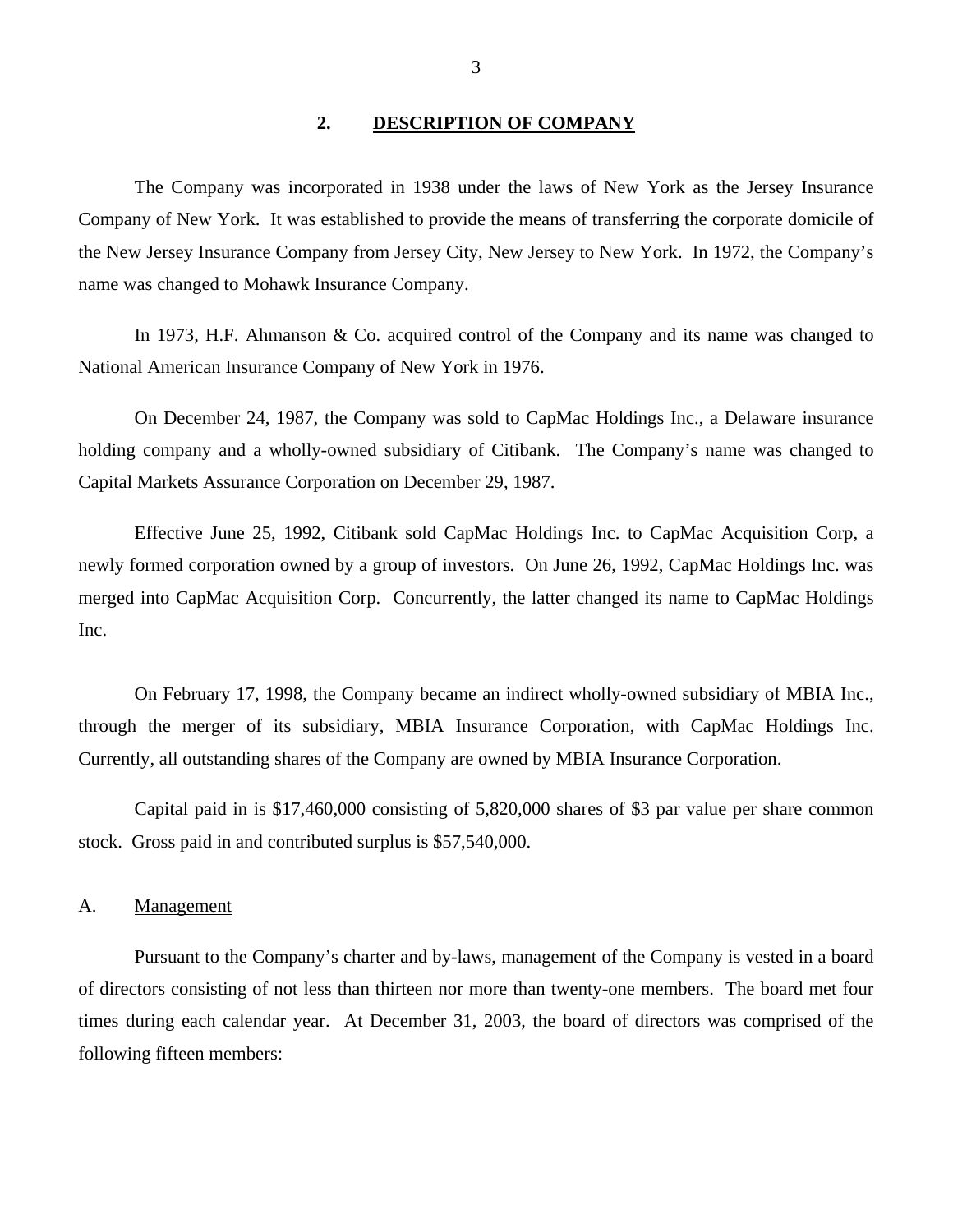John B. Caouette Vice Chairman,

Katonah, NY Officer,

Manhasset, NY Officer,

Name and Residence Principal Business Affiliation

Joseph W. Brown Chairman and Chief Executive Officer, Bedford Corners, NY MBIA Insurance Corporation

W. Thacher Brown Managing Director, Devon, PA MBIA Insurance Corporation

Neil G. Budnick Vice Chairman and Chief Financial Officer, New Canaan, CT MBIA Insurance Corporation

Pound Ridge, NY MBIA Insurance Corporation

Clifford D. Corso Managing Director and Chief Investment MBIA Insurance Corporation

Gary C. Dunton President and Chief Operating Officer, Ridgefield, CT MBIA Insurance Corporation

Douglas C. Hamilton Managing Director and Controller, Armonk, NY MBIA Insurance Corporation

John S. Pizzarelli Managing Director and Head of Public Finance, Pleasantville, NY MBIA Insurance Corporation

Joseph L. Sevely Managing Director and Treasurer, Manhasset, NY MBIA Insurance Corporation

Kevin D. Silva Managing Director and Chief Administrative MBIA Insurance Corporation

Richard L. Weill Vice Chairman and Secretary, Mt. Kisco, NY MBIA Insurance Corporation

Ram D. Wertheim Managing Director, General Counsel and Westport, CT Assistant Secretary, MBIA Insurance Corporation

Ruth M. Whaley Managing Director and Chief Risk Officer, Scarsdale, NY MBIA Insurance Corporation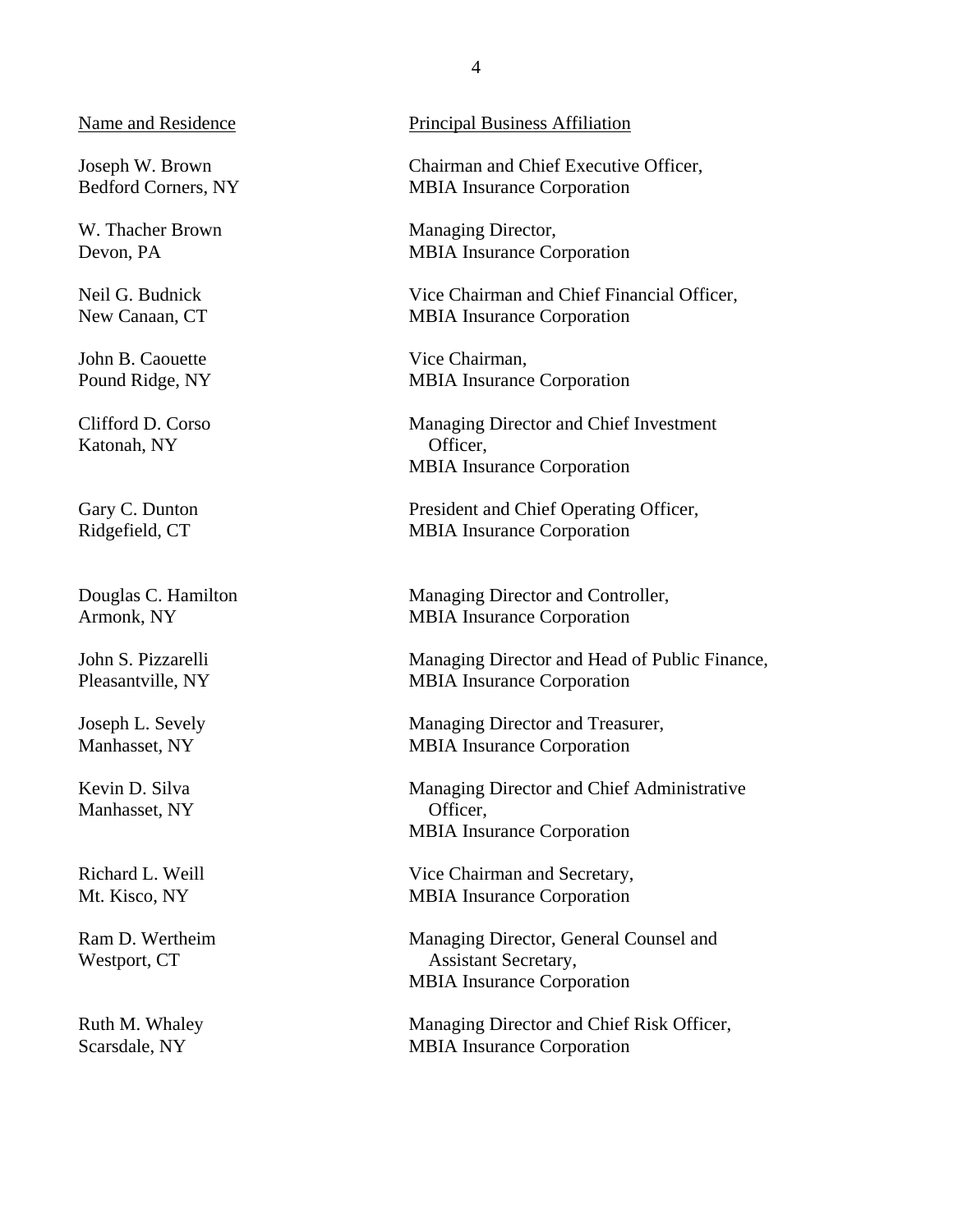<span id="page-6-0"></span>

| Name and Residence                | <b>Principal Business Affiliation</b>                                                     |
|-----------------------------------|-------------------------------------------------------------------------------------------|
| Robert T. Wheeler<br>Waccabuc, NY | Managing Director and Chief Technology<br>Officer,<br><b>MBIA</b> Insurance Corporation   |
| Mark S. Zucker<br>Westport, CT    | Managing Director and Head of Structured<br>Finance,<br><b>MBIA</b> Insurance Corporation |

A review of the minutes of the board of directors' meetings held during the examination period indicated that the meetings were generally well attended and each board member has an acceptable record of attendance.

As of December 31, 2003, the principal officers of the Company were as follows:

| Name                | Title                                     |
|---------------------|-------------------------------------------|
| Joseph W. Brown     | Chairman and Chief Executive Officer      |
| Gary C. Dunton      | President and Chief Operating Officer     |
| Richard L. Weill    | Vice Chairman and Secretary               |
| John B. Caouette    | Vice Chairman                             |
| Neil G. Budnick     | Vice Chairman and Chief Financial Officer |
| Joseph L. Sevely    | Managing Director and Treasurer           |
| Ram D. Wertheim     | Managing Director, General Counsel and    |
|                     | <b>Assistant Secretary</b>                |
| Douglas C. Hamilton | Managing Director and Controller          |

## B. Territory and Plan of Operation

As of December 31, 2003, the Company was licensed to write business in all fifty states, the District of Columbia, Guam and Puerto Rico.

As of the examination date, the Company was authorized to transact the kinds of insurance as defined in the following numbered paragraphs of Section 1113(a) of the New York Insurance Law:

| <u>Paragraph</u> | Line of Business    |
|------------------|---------------------|
| 16(C,D,E,F)      | Fidelity and surety |
| 25               | Financial guaranty  |

5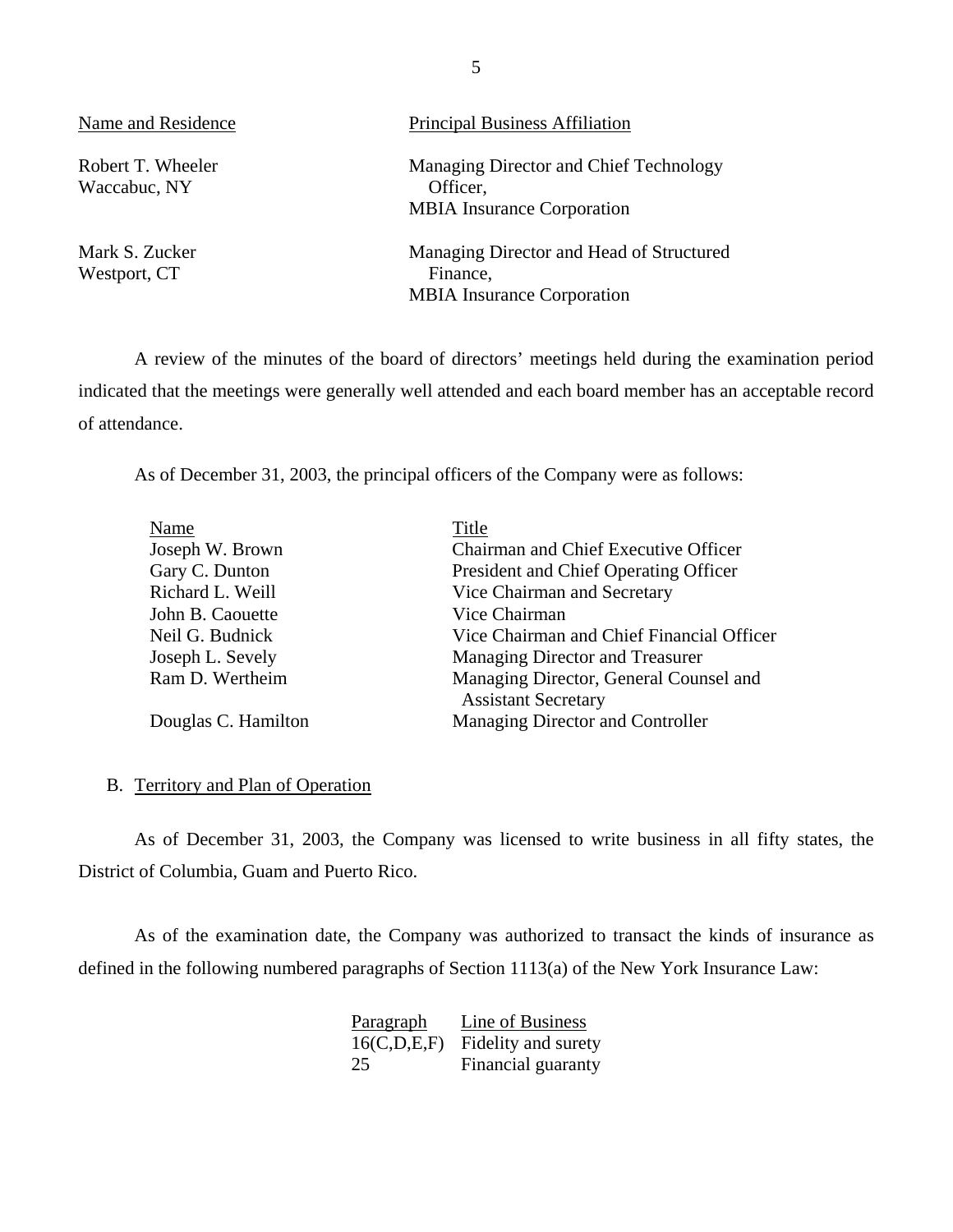Based on the lines of business for which the Company is licensed and the Company's current capital structure, and pursuant to the requirements of Article 13 and 41 of the New York Insurance Law, the Company is required to maintain a minimum surplus to policyholders in the amount of \$66,400,000.

The following schedule shows the direct premiums written by the Company both in total and in New York for the period under examination:

#### DIRECT PREMIUMS WRITTEN

|                              |                            | Premiums Written in New York State as a                                      |
|------------------------------|----------------------------|------------------------------------------------------------------------------|
| Calendar Year New York State | <b>Total United States</b> | Percentage of United States Premium                                          |
|                              |                            |                                                                              |
|                              |                            | 75.07%                                                                       |
|                              | \$21,167,174               | 80.05%                                                                       |
|                              | \$13,427,354               | 84.05%                                                                       |
|                              | \$11,849,346               | 86.87%                                                                       |
|                              |                            | \$21,320,594<br>\$28,400,926<br>\$16,944,335<br>\$11,285,070<br>\$10,293,129 |

The Company is not currently writing any new business. All business written in 2003 is renewal business.

### C. Reinsurance

#### Assumed

The Company assumes a relatively minor volume of business from both affiliated and unaffiliated companies as compared to its direct writings.

#### Ceded

The Company's policies outstanding as of December 31, 2003 were 25.4% reinsured through a few specialized treaties but primarily facultative agreements of which 49% were authorized and 51% were unauthorized.

Effective April 1, 1998, the Company and MBIA Insurance Corporation entered into a reinsurance agreement under which MBIA Insurance Corporation agreed to reinsure 100% of CapMac's net portfolio exposure and its related contingency reserves and unearned premium liability.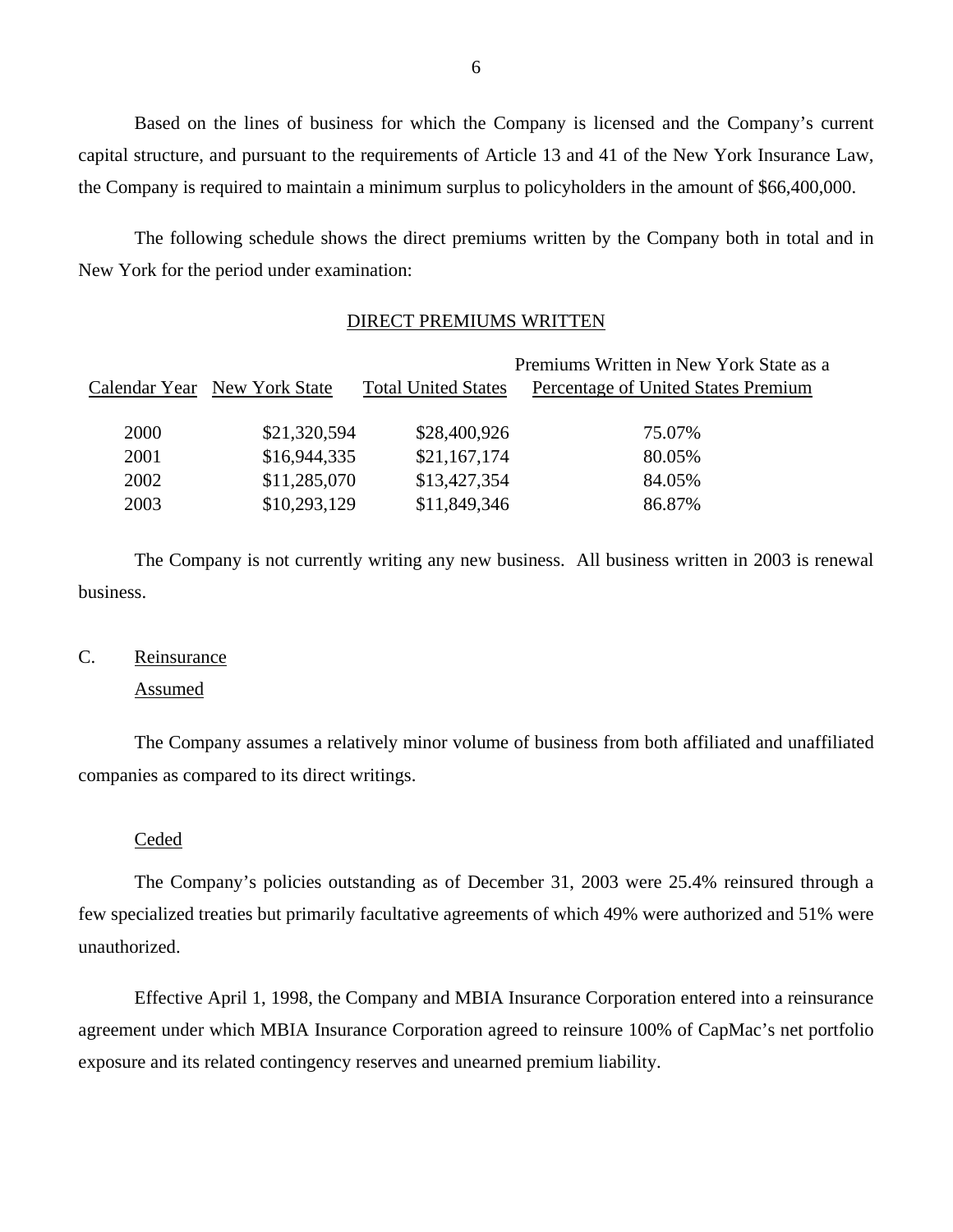<span id="page-8-0"></span>The Schedule F data as contained in the Company's filed annual statement was found to accurately reflect its reinsurance transactions.

The examiner reviewed all ceded reinsurance contracts in effect at December 31, 2003. The contracts all contained the required standard clauses including insolvency clauses meeting the requirements of Section 1308 of the New York Insurance Law.

## Unauthorized Reinsurance

The trust agreements and letters of credit obtained by the Company in order to take credit for cessions made to unauthorized reinsurers were reviewed for compliance with Department Regulations 114 and 133, respectively.

#### D. Holding Company System

A review of the holding company registration statements filed with this Department indicated that such filings were complete and were filed in a timely manner pursuant to Article 15 of the New York Insurance Law and Department Regulation 52.

The Company is a wholly-owned subsidiary of MBIA Insurance Corporation. The chart of the holding company system at December 31, 2003, is attached to this report as Exhibit A.

At December 31, 2003, the Company was party to the following agreements with other members of its holding company system:

### Tax Allocation Agreement

The Company participates in a tax allocation agreement with its parent company and members of its holding company group. A formal agreement was executed and submitted to the Department, pursuant to Department Circular Letter No. 33 (1979). The agreement was effective January 1, 1987, and was amended numerous times to add various participants and to change various terms and conditions.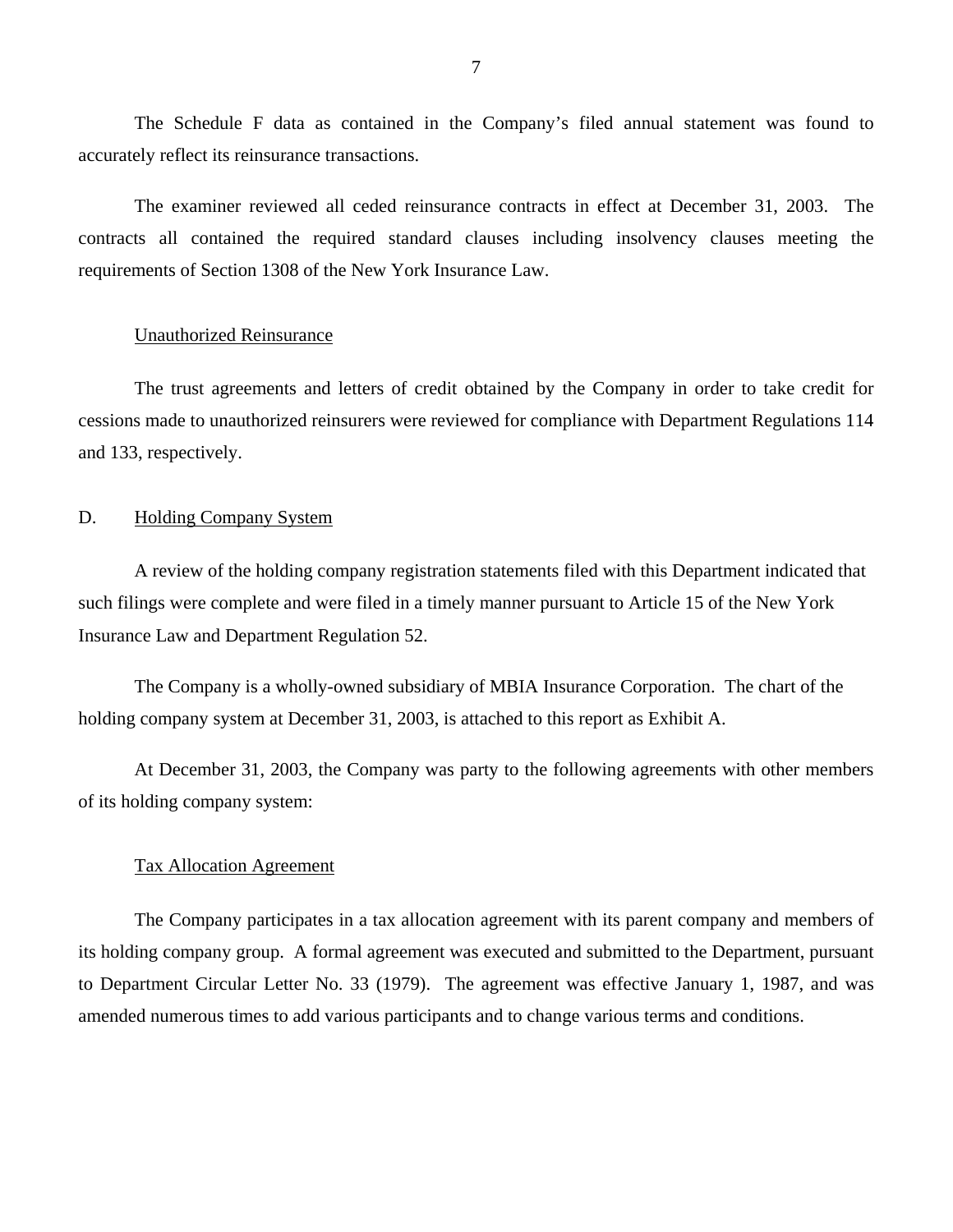<span id="page-9-0"></span>Management Agreement between CapMac and MBIA Insurance Corporation

The Company entered into a management agreement with MBIA Corp. effective January 31, 2000. Pursuant to the terms of the agreement, MBIA Insurance Corporation provides all administrative, production, accounting and claim services on behalf of CapMac. The agreement was submitted to the Department pursuant to Section 1505 of the New York Insurance Law.

#### Reinsurance Agreement with MBIA Insurance Corporation

Effective April 1, 1998, the Company entered into a reinsurance agreement with MBIA Insurance Corporation. Pursuant to the terms of the agreement, MBIA Insurance Corporation assumed 100% of the Company's net insured exposure as well as its unearned premiums and contingency reserves. The agreement was filed with the Department pursuant to Section 1505 of the New York Insurance Law.

#### E. Abandoned Property Law

Section 1316 of the New York Abandoned Property Law provides that amounts payable to a resident of this state from a policy of insurance, if unclaimed for three years, shall be deemed to be abandoned property. Such abandoned property shall be reported to the comptroller on or before the first day of April each year. Such filing is required of all insurers regardless of whether or not they have any abandoned property to report.

The Company's abandoned property reports for the period of this examination were all filed on a timely basis pursuant to the provisions of Section 1316 of the New York Abandoned Property Law.

#### F. Significant Operating Ratios

These ratios were not calculated because the Company cedes 100% of its business to MBIA Insurance Corporation; therefore, these ratios are not relevant. Additionally, the Company has discontinued writing new business.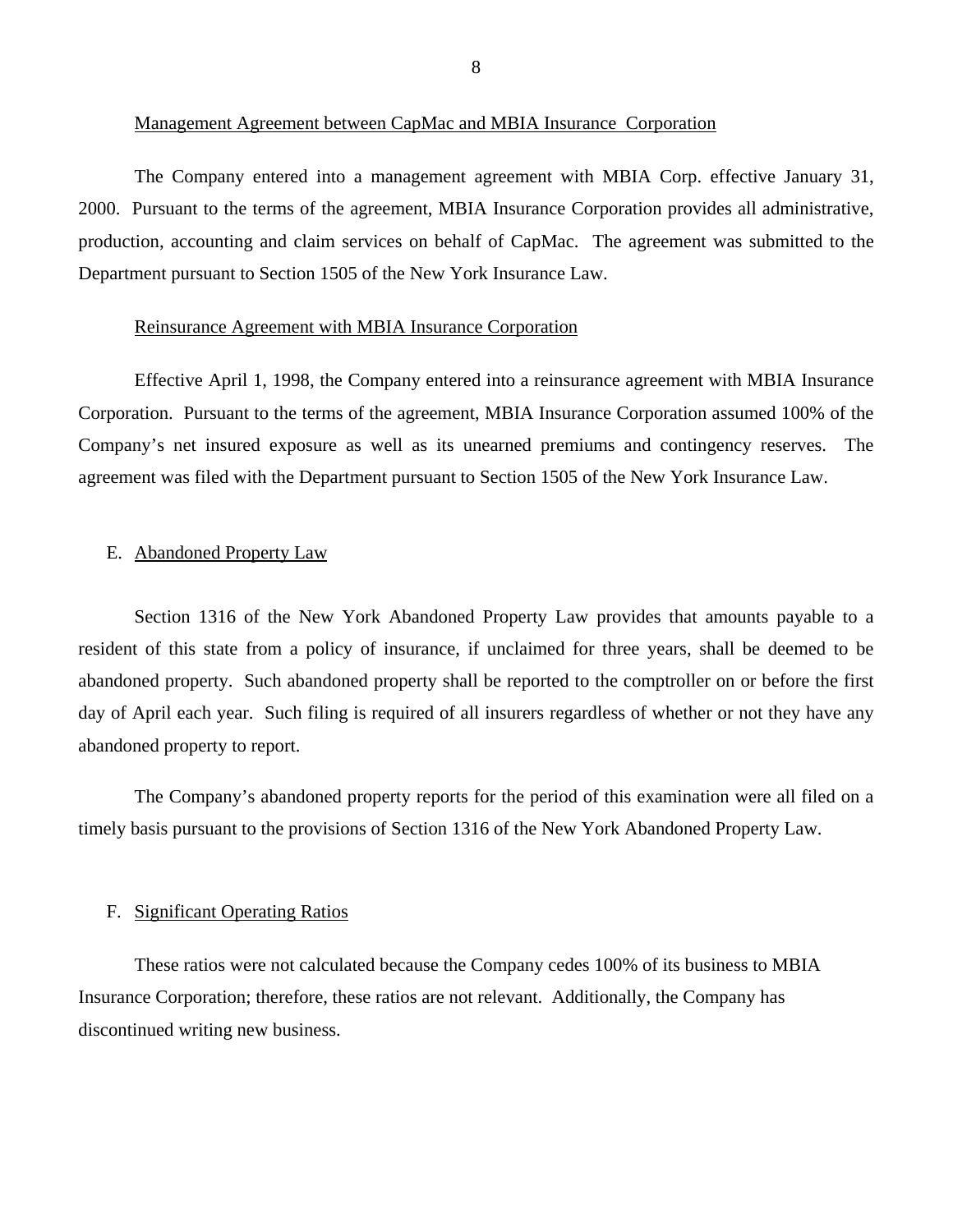# **3. FINANCIAL STATEMENTS**

## <span id="page-10-0"></span>A Balance Sheet

The following shows the assets, liabilities and surplus as regards policyholders as of December 31, 2003 as determined by this examination and as reported by the Company:

| <b>Assets</b>                      | <u>Assets</u> | <b>Assets Not</b><br>Admitted | Net Admitted<br><b>Assets</b> |
|------------------------------------|---------------|-------------------------------|-------------------------------|
|                                    |               |                               |                               |
| <b>B</b> onds                      | \$106,118,730 | \$                            | \$106,118,730                 |
| Cash, cash equivalents and short-  |               |                               |                               |
| term investments                   | 2,434,637     |                               | 2,434,637                     |
| Other invested assets              | 646,390       |                               | 646,390                       |
| Investment income due and          |               |                               |                               |
| accrued                            | 1,577,396     |                               | 1,577,396                     |
| Uncollected premiums and agents'   |               |                               |                               |
| balances in the course of          |               |                               |                               |
| collection                         | 844,206       |                               | 844,206                       |
| Amounts recoverable from           |               |                               |                               |
| reinsurers                         | (5,712)       |                               | (5,712)                       |
| Electronic data processing         |               |                               |                               |
| equipment and software             | 121,981       |                               | 121,981                       |
| Leasehold improvements             |               | 912,871                       |                               |
| Aggregate write-ins for other than |               |                               |                               |
| invested assets                    | 33,000        |                               | 33,000                        |
| Total assets                       | \$112,683,499 | \$912,871                     | \$111,737,628                 |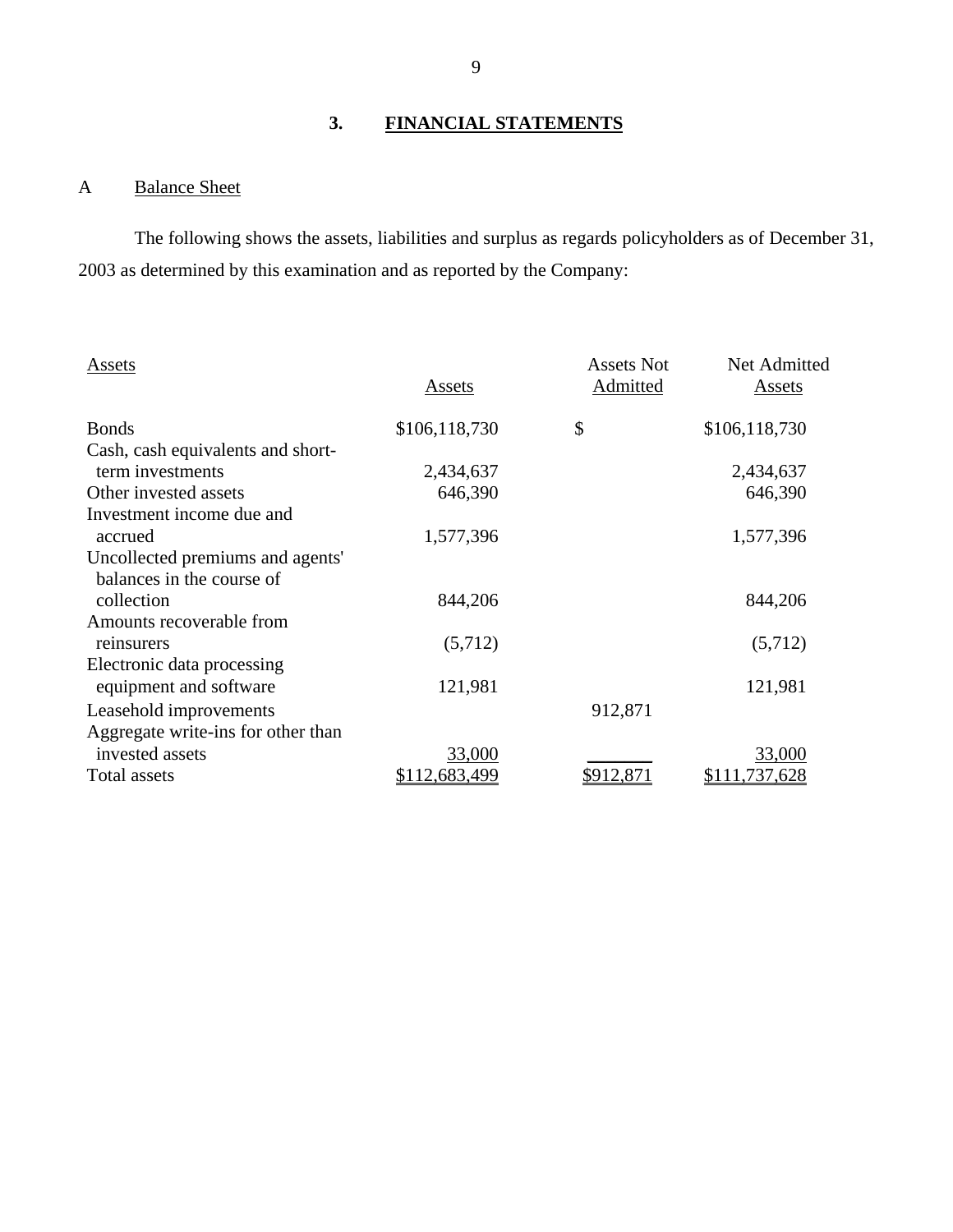# Liabilities, Surplus and Other Funds

| Liabilities                                             |              |               |                |
|---------------------------------------------------------|--------------|---------------|----------------|
| Losses and loss adjustment expenses                     |              | \$            | $\overline{0}$ |
| Taxes, licenses and fees (excluding federal and foreign |              |               |                |
| income taxes)                                           |              |               | 123,685        |
| Current federal and foreign income taxes                |              |               | 35,956         |
| Net deferred tax liability                              |              |               | (105, 326)     |
| Ceded reinsurance premiums payable (net of ceding       |              |               |                |
| commissions)                                            |              |               | 388,419        |
| Amounts with held or retained by company for account of |              |               |                |
| others                                                  |              |               | 126,176        |
| Payable to parent, subsidiaries and affiliates          |              |               | 5,880,426      |
| <b>Total liabilities</b>                                |              | \$6,449,336   |                |
| Surplus and Other Funds                                 |              |               |                |
| Common capital stock                                    | \$17,460,000 |               |                |
| Gross paid in and contributed surplus                   | 57,540,000   |               |                |
| Unassigned funds (surplus)                              | 30, 321, 292 |               |                |
| Surplus as regards policyholders                        |              | 105,321,292   |                |
| Total liabilities, surplus and other funds              |              | \$111,770,628 |                |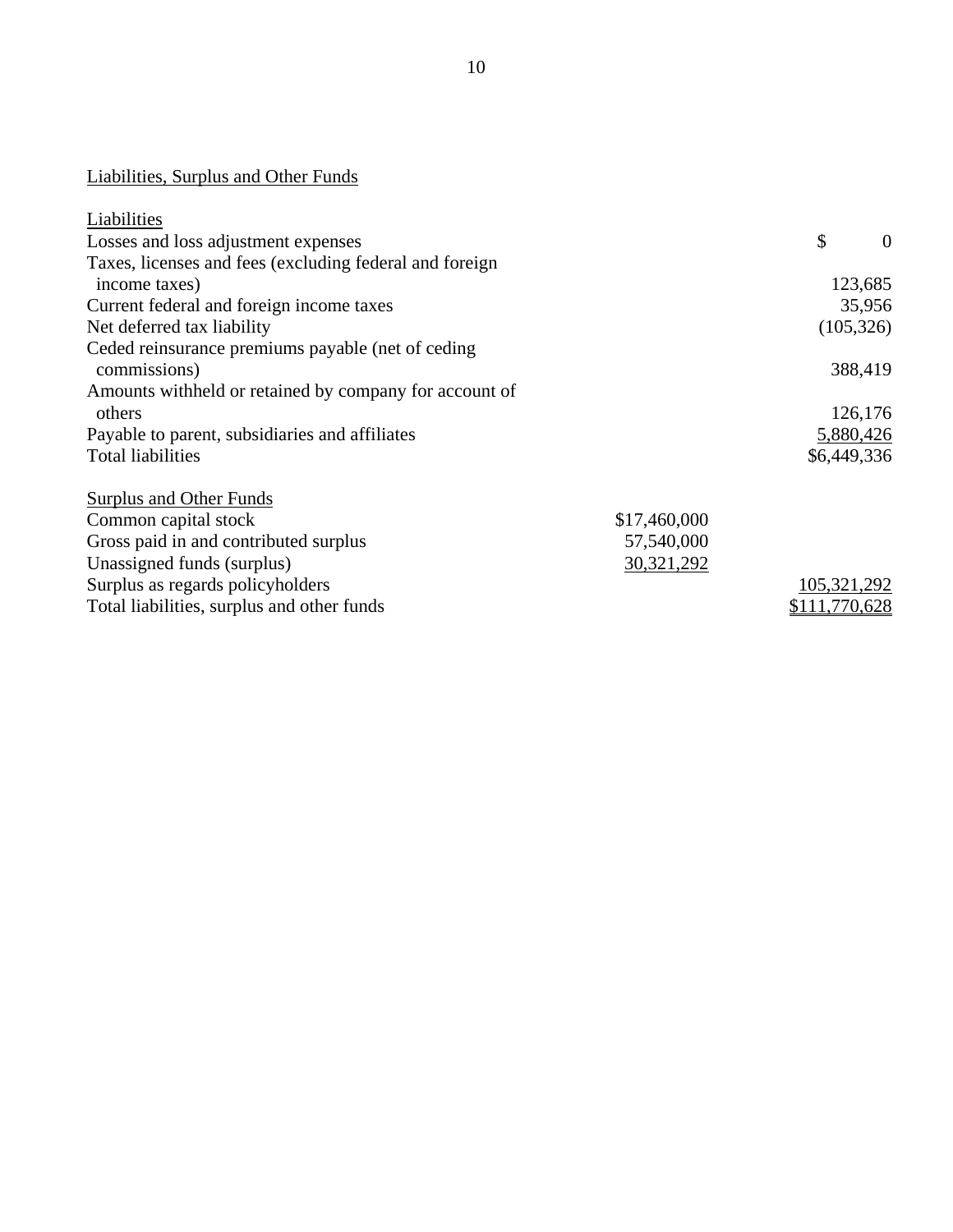# B. Underwriting and Investment Exhibit

Surplus as regards policyholders increased \$13,062,906 during the four-year examination period January 1, 2000 through December 31, 2003, detailed as follows:

## Statement of Income

| <b>Underwriting Income</b>                                                                                                                                              |                                                  |                  |
|-------------------------------------------------------------------------------------------------------------------------------------------------------------------------|--------------------------------------------------|------------------|
| Premiums earned                                                                                                                                                         |                                                  | \$0              |
| Deductions:<br>Losses incurred<br>Loss adjustment expenses incurred<br>Other underwriting expenses incurred<br>Aggregate write-ins for underwriting deductions          | \$0<br>$\Omega$<br>7,290,764<br>$\boldsymbol{0}$ |                  |
| Total underwriting deductions                                                                                                                                           |                                                  | 7,290,764        |
| Net underwriting gain or (loss)                                                                                                                                         |                                                  | \$(7,290,764)    |
| <b>Investment Income</b>                                                                                                                                                |                                                  |                  |
| Net investment income earned<br>Net realized capital gain                                                                                                               | \$22,647,715<br>(793, 219)                       |                  |
| Net investment gain or (loss)                                                                                                                                           |                                                  | 21,854,496       |
| Other Income                                                                                                                                                            |                                                  |                  |
| Net gain or (loss) from agents' or premium balances charged off<br>Finance and service charges not included in premiums<br>Aggregate write-ins for miscellaneous income | \$0<br>$\theta$<br>1,323,732                     |                  |
| Total other income                                                                                                                                                      |                                                  | <u>1,323,732</u> |
| Net income before dividends to policyholders and before federal<br>And foreign income taxes                                                                             |                                                  | \$15,887,464     |
| Dividends to policyholders                                                                                                                                              |                                                  | $\overline{0}$   |
| Net income after dividends to policyholders but before federal<br>and foreign income taxes                                                                              |                                                  | \$15,887,464     |
| Federal and foreign income taxes incurred                                                                                                                               |                                                  | 1,532,496        |
| Net Income                                                                                                                                                              |                                                  | \$14,354,968     |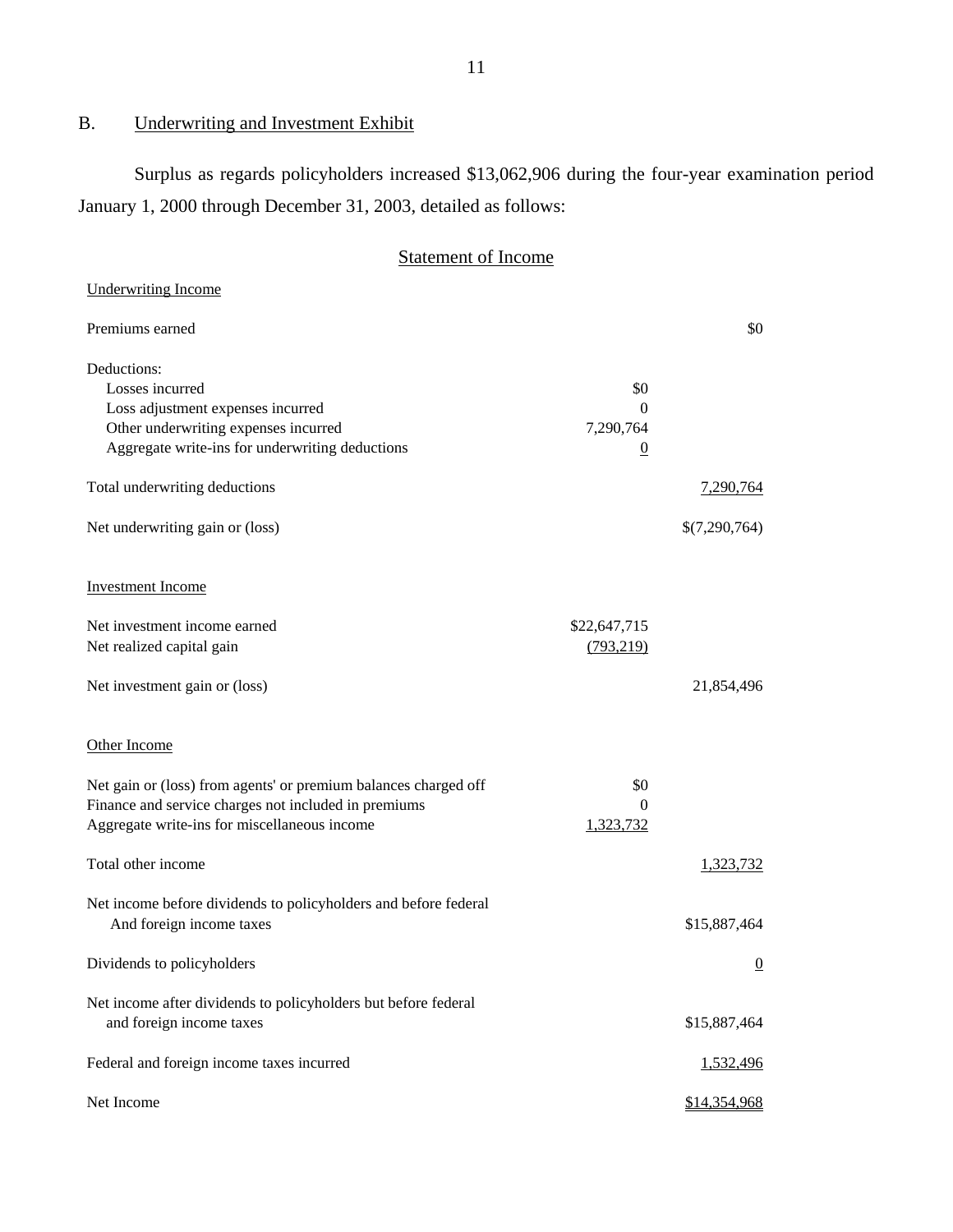C. Capital and Surplus Account

| Surplus as regards policyholders per report on |
|------------------------------------------------|
| examination as of December 31, 1999            |

## examination as of December 31, 1999 \$92,258,386

|                                                | Gains in<br>Surplus | Losses in<br><b>Surplus</b> |               |
|------------------------------------------------|---------------------|-----------------------------|---------------|
| Net income                                     | \$14,354,968        |                             |               |
| Change in net unrealized foreign exchange      |                     |                             |               |
| capital gain                                   | 2,001,023           |                             |               |
| Change in net deferred income tax              | 105,326             |                             |               |
| Change in non-admitted assets                  | 1,148,716           |                             |               |
| Dividends to stockholders                      |                     | \$4,500,000                 |               |
| Aggregate write-ins for gains and losses in    |                     |                             |               |
| Surplus                                        |                     | 47,127                      |               |
| Total gains & losses                           | \$17,610,033        | \$4,547,127                 |               |
| Net increase (decrease) in surplus             |                     |                             | 13,062,906    |
| Surplus as regards policyholders per report on |                     |                             |               |
| examination as of December 31, 2003            |                     |                             | \$105,321,292 |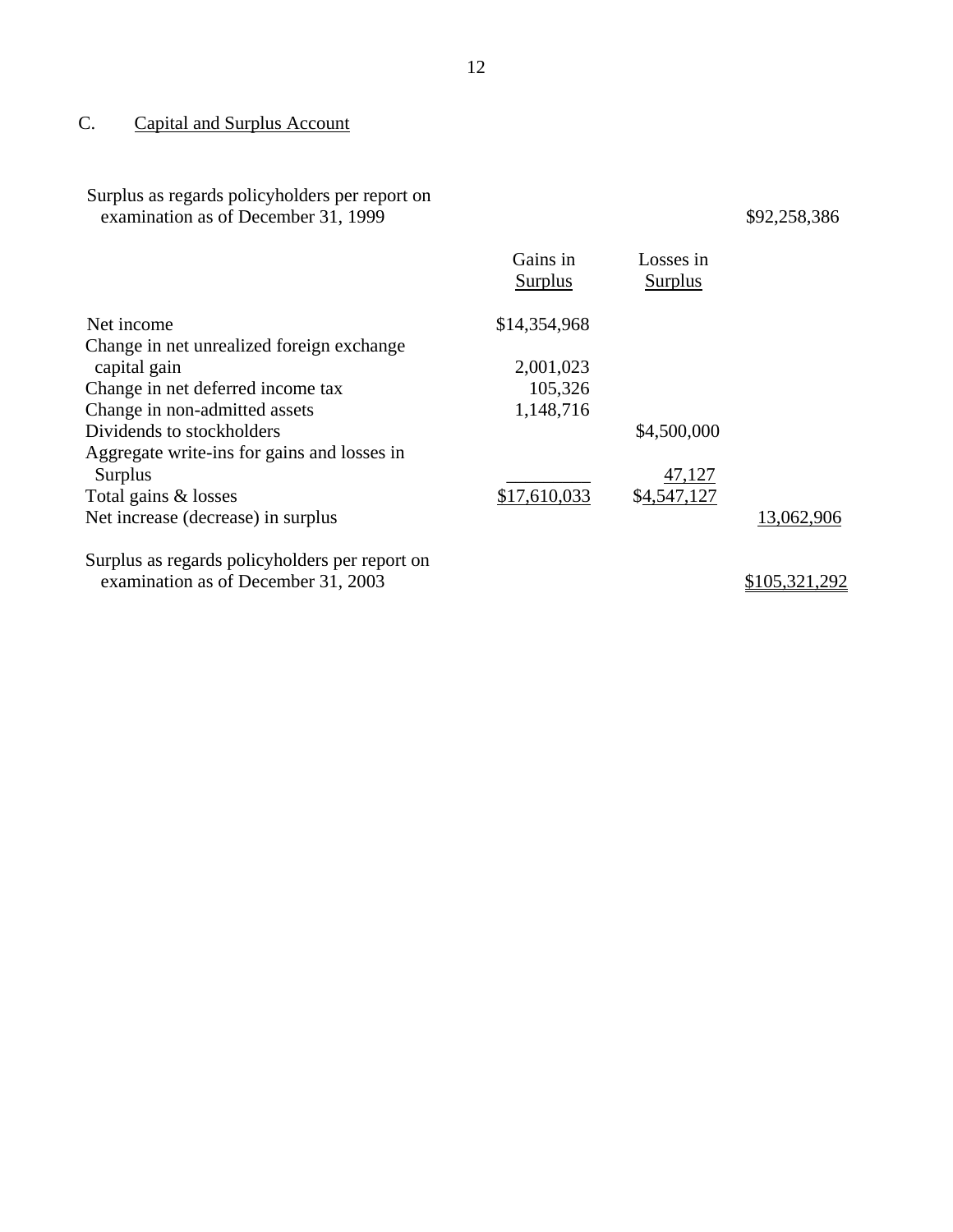## **4. LOSSES AND LOSS ADJUSTMENT EXPENSES**

The examination liability for the captioned items of \$0 is the same as the amount reported by the Company as of December 31, 2003. Effective April 1998, the Company and MBIA Insurance Corporation entered into a reinsurance agreement under which MBIA Insurance Corporation agreed to reinsure 100% of the Company's net unearned premium, loss reserves and related contingency reserves.

## **5. MARKET CONDUCT ACTIVITIES**

A review of the Company's market conduct activities was not performed due to the run-off status of the company.

## **6. COMPLIANCE WITH PRIOR REPORT ON EXAMINATION**

The prior report on examination contained seventeen recommendations as follows (page numbers refer to the prior report):

## ITEM PAGE NO.

7

- A. Management 6
- i. It was recommended that the Company amend Section 2.07 of its bylaws, Action Without Meeting, to include the required specific language that would limit its use to emergency situations.

The Company has complied with this recommendation.

ii. Further, although the Company's by-laws allows its directors to take action without a meeting, they also require that an annual meeting following the shareholders' meeting should be held and thereafter regular meetings should be held at least once every quarter. By not holding annual meetings or regular meetings, the Company appears to be acting in violation of its by-laws. It is recommended that the Company comply with its by-laws by holding annual and regular meetings of its board of directors as stated therein.

The Company has complied with this recommendation.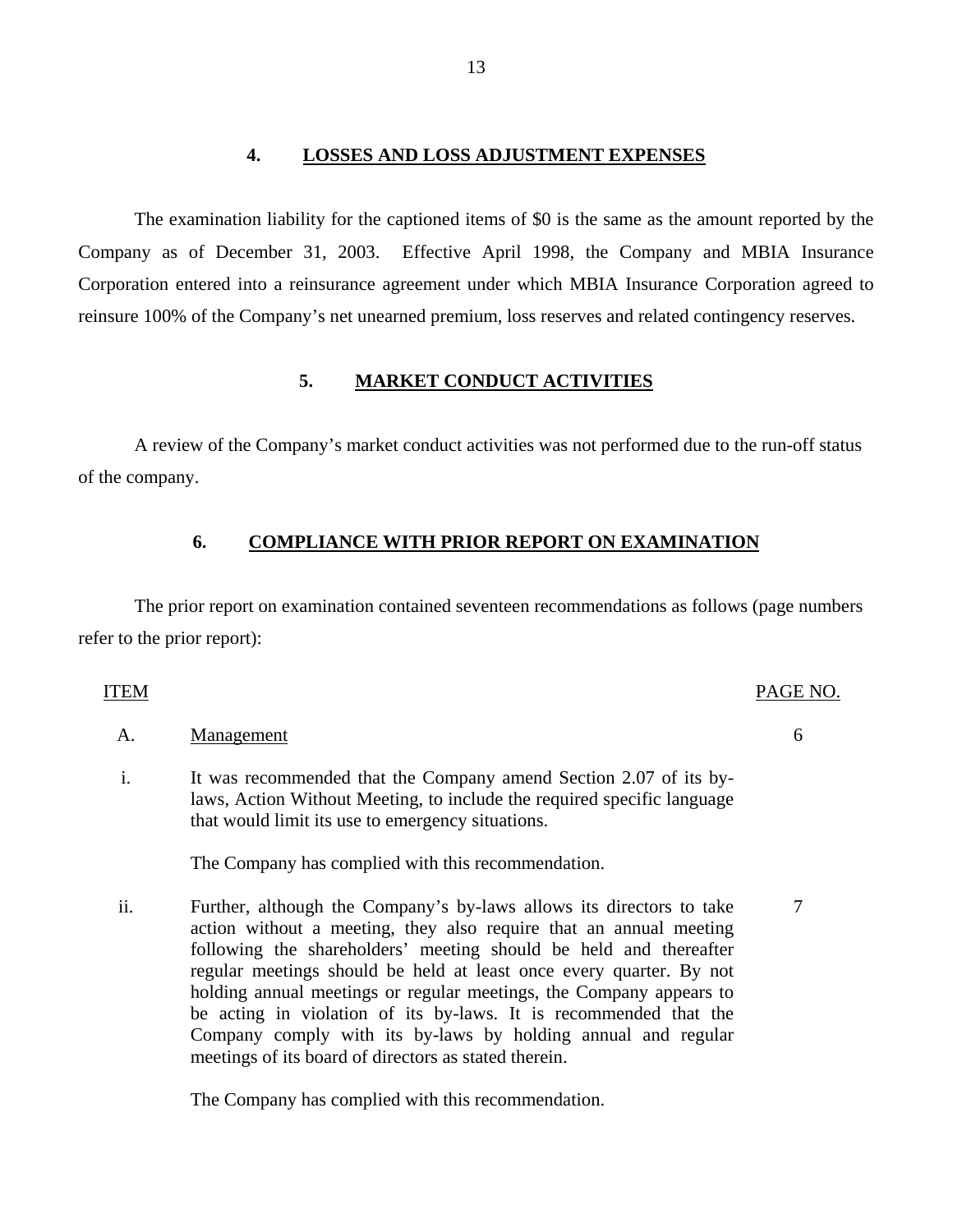| ITEM            |                                                                                                                                                                                                                                                                                                         | PAGE NO. |
|-----------------|---------------------------------------------------------------------------------------------------------------------------------------------------------------------------------------------------------------------------------------------------------------------------------------------------------|----------|
| iii.            | It is recommended that the Company comply with Section $1411(a)$ of<br>the New York Insurance Law, which requires that investments be<br>approved and authorized by the Company's board of directors or any<br>committee thereof.                                                                       | 7        |
|                 | The Company has complied with this recommendation.                                                                                                                                                                                                                                                      |          |
| iv.             | It is recommended that the Company exercise care when answering<br>general interrogatories of its filed and sworn annual statement.                                                                                                                                                                     | 13       |
|                 | The Company has complied with this recommendation.                                                                                                                                                                                                                                                      |          |
| <b>B.</b>       | Reinsurance-Schedule F-Part 8                                                                                                                                                                                                                                                                           | 13       |
|                 | It is recommended that the Company restate its contingency reserve<br>account to reflect the reinsurance credit taken on such liability.                                                                                                                                                                |          |
|                 | The Company has complied with this recommendation.                                                                                                                                                                                                                                                      |          |
| $\mathcal{C}$ . | <b>Holding Company System</b>                                                                                                                                                                                                                                                                           |          |
|                 | <b>Tax Allocation Agreement</b>                                                                                                                                                                                                                                                                         |          |
| (i)             | It is recommended that the Company comply with Section $4(b)$ and $(c)$<br>of its tax allocation agreement.                                                                                                                                                                                             | 16       |
|                 | The Company has complied with this recommendation.                                                                                                                                                                                                                                                      |          |
| (ii)            | It is further recommended that the tax allocation agreement be revised to<br>specifically indicate the names of all participating entities and their<br>direct responsibilities.                                                                                                                        | 16       |
|                 | The Company has complied with this recommendation.                                                                                                                                                                                                                                                      |          |
|                 | <b>Investment Manager</b>                                                                                                                                                                                                                                                                               |          |
|                 | It is recommended that the Company establish a written investment<br>agreement with its affiliate CMC. This agreement should be written in a<br>manner that is in compliance with Section $1505(a)$ and be submitted to<br>the Department pursuant to Section 1505(d) of the New York Insurance<br>Law. | 16       |

The Company has complied with this recommendation.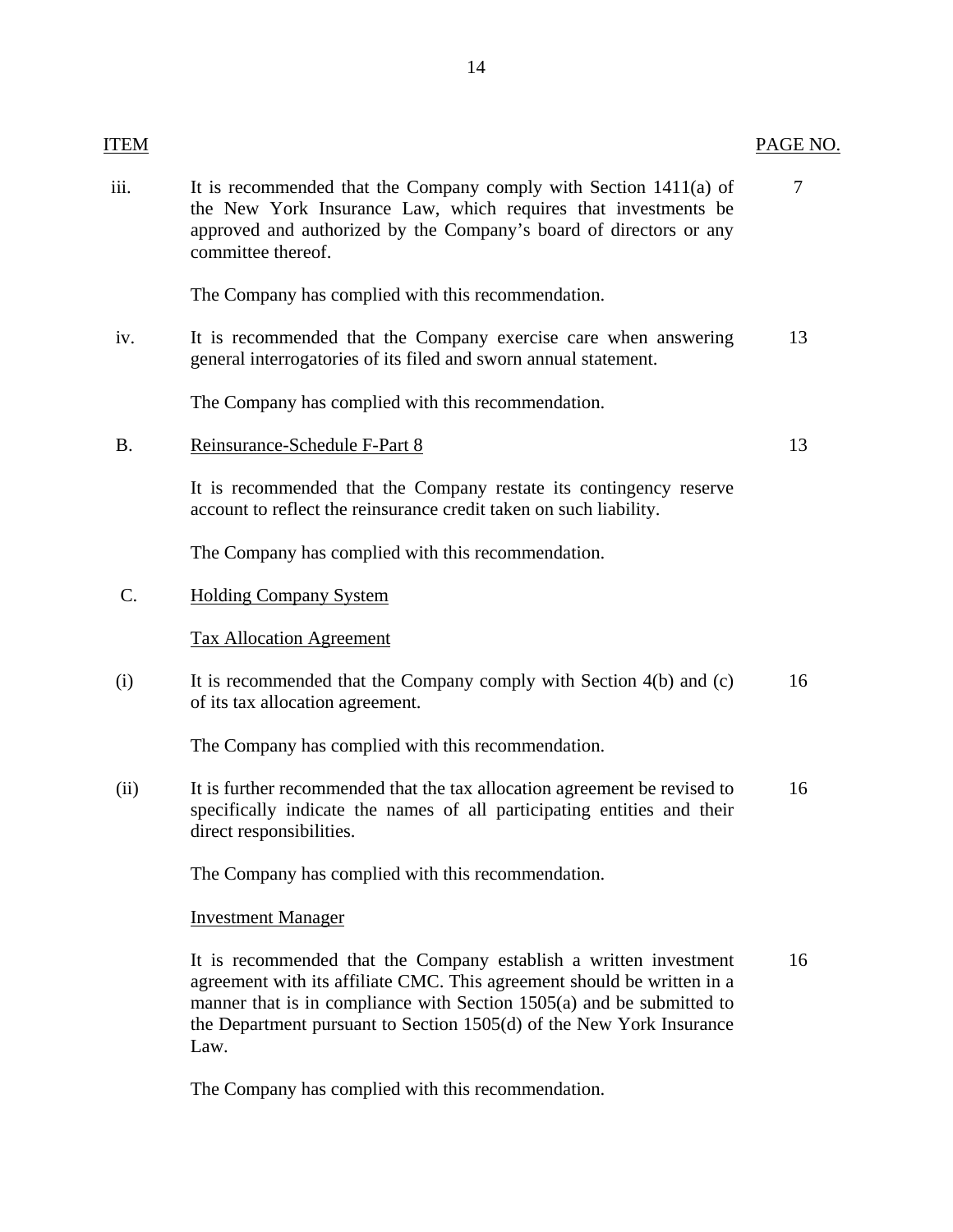## Loan to MBIA Assurance

It is recommended that the Company comply with Section 1411(a) and 17 Section 1505(d)(1) of the New York Insurance Law.

The Company has complied with this recommendation.

## Sale of CapMac Assurance

The Company did not request prior approval before selling its 17 subsidiary. It is recommended that the Company comply with Section 1505(c) of the New York Insurance Law whenever its transactions with members of its holding company group subject to such section involve more than 5% of its admitted assets at year-end.

The Company has complied with this recommendation.

## Management Agreement

(i) It is recommended that the Company comply with Department 18 Regulation 30, Part 106.6.

The Company has complied with this recommendation.

(ii) It is recommended that the Company comply with Department 19 Regulation 30, Part 105.4.

The Company has complied with this recommendation.

(iii) It is also recommended that the Company comply with the annual 19 statement instructions when completing its Underwriting and Investment Exhibit Part – 4 Expenses and allocate its management fee to the appropriate expense items.

The Company has complied with this recommendation.

## D. Abandoned Property Law.

It is recommended that the Company annually submit abandoned 20 property reports to the State Comptroller in accordance with Section 1316 of the New York Abandoned Property Law.

The Company has complied with this recommendation.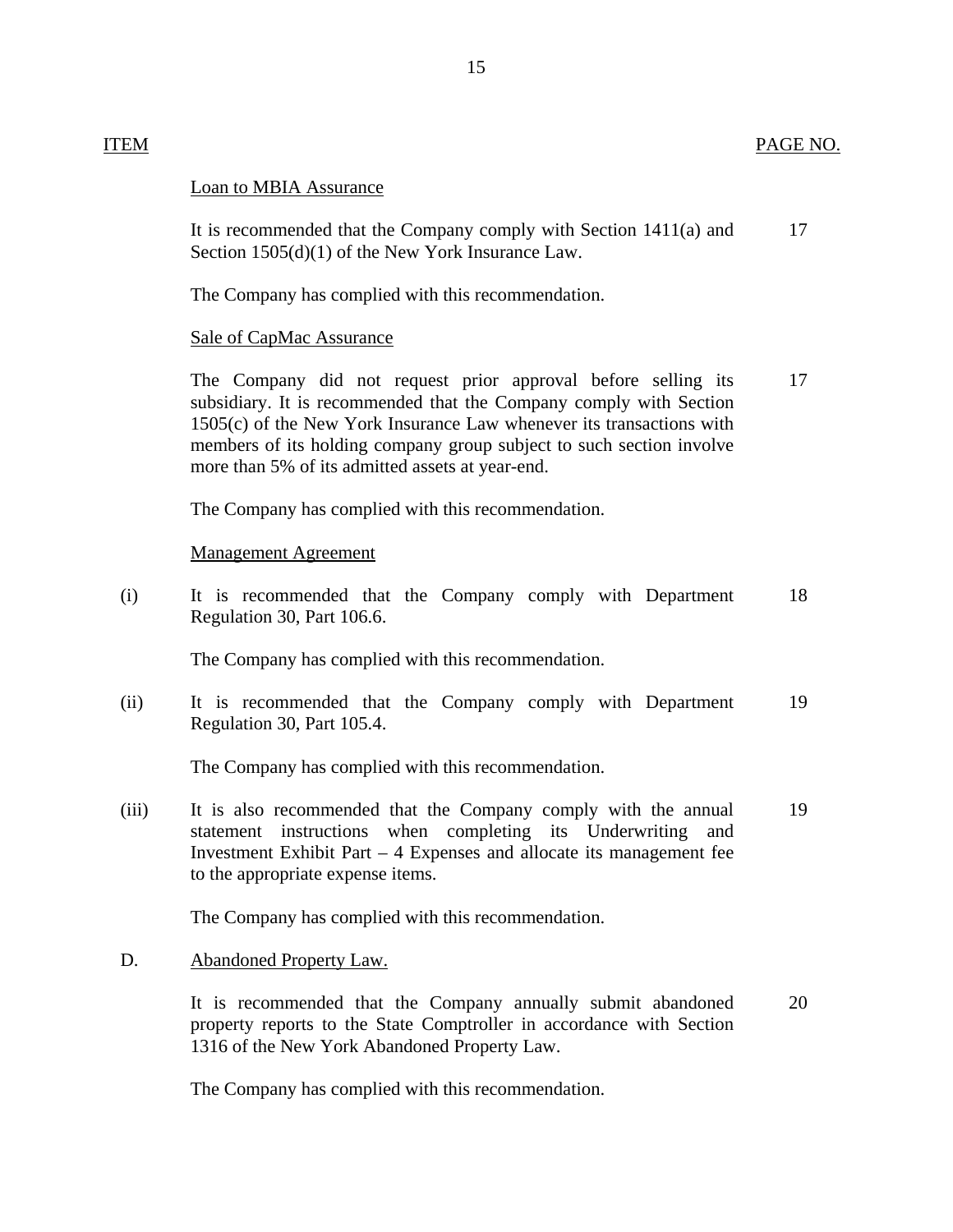## <span id="page-17-0"></span>E. Accounts and Records

## Notes to the Financial Statements

 (i) It is recommended that the Company ensure that the financial statement 21 disclosures made in its filed and sworn to annual statements be accurately stated.

The Company has complied with this recommendation.

(ii) It is further recommended that the Company be included in the expense 21 allocation agreement that is currently in effect between MBIA Inc., its ultimate parent, and members of the holding company group.

The Company has complied with this recommendation.

## Disaster Recovery Plan

It is recommended that the Company establish and implement a disaster 21 recovery plan.

The Company has complied with this recommendation.

## **7. SUMMARY OF COMMENTS AND RECOMMENDATIONS**

There are no comments or recommendations in this report on examination.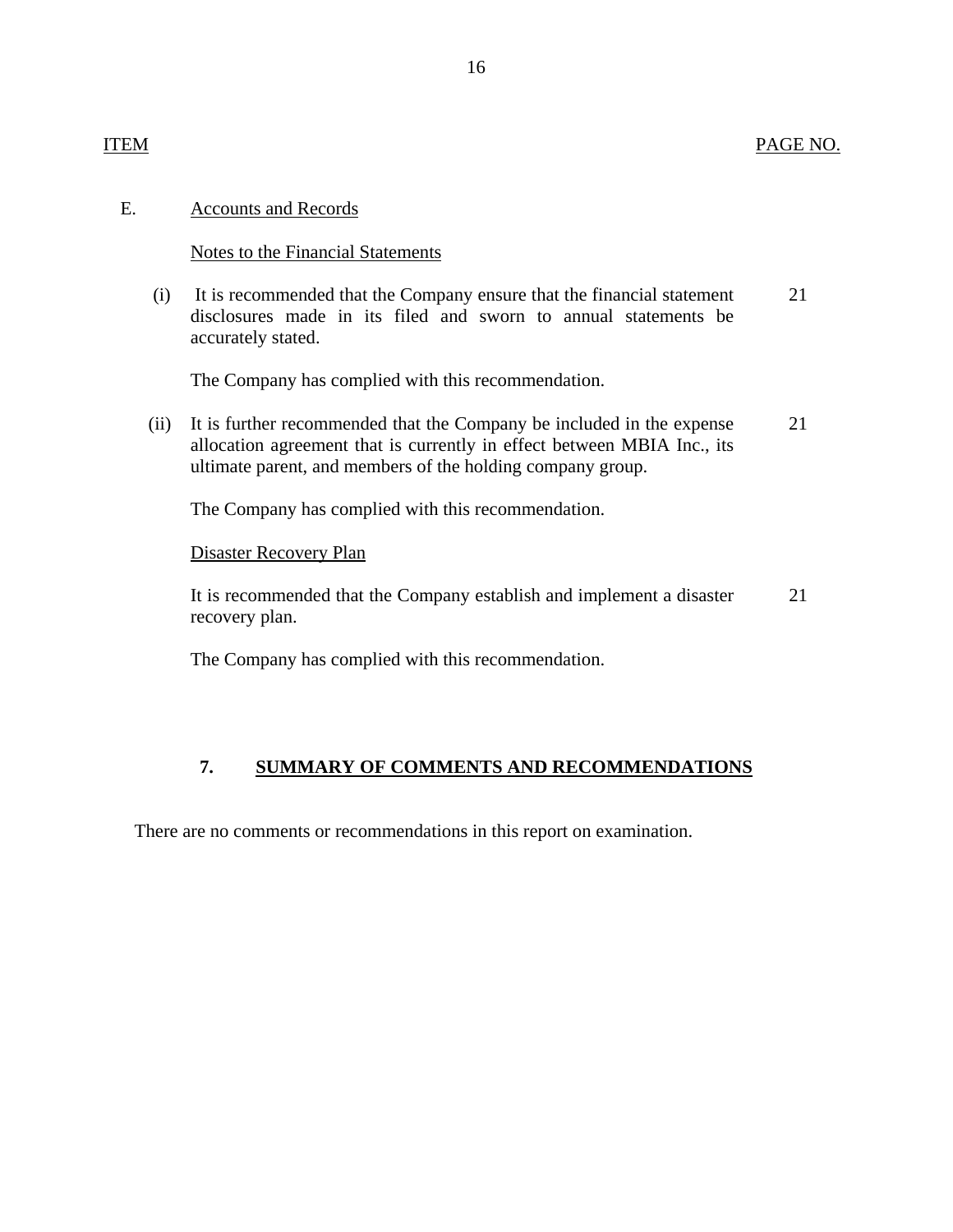Respectfully submitted,

 $\sqrt{s}$ /s/

 James Murphy Associate Insurance Examiner

STATE OF NEW YORK ) )SS:  $\mathcal{L}$ COUNTY OF WESTCHESTER)

JAMES MURPHY, being duly sworn, deposes and says that the foregoing report, subscribed by

him, is true to the best of his knowledge and belief.

 $\sqrt{s}$ James Murphy

Subscribed and sworn to before me

this  $\_\_\_\_\_$  day of  $\_\_\_\_\_\_$ , 2006.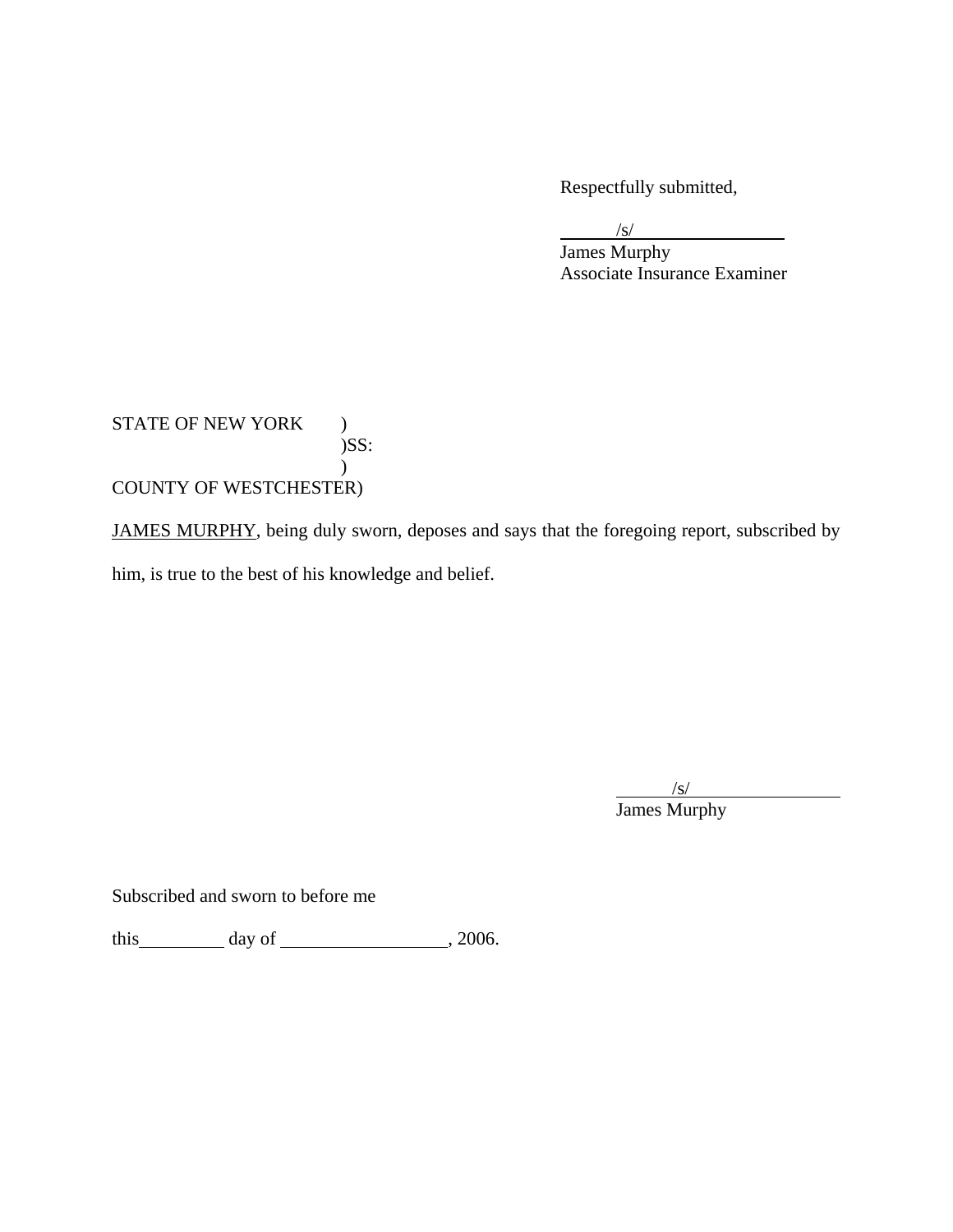

 $\Lambda$